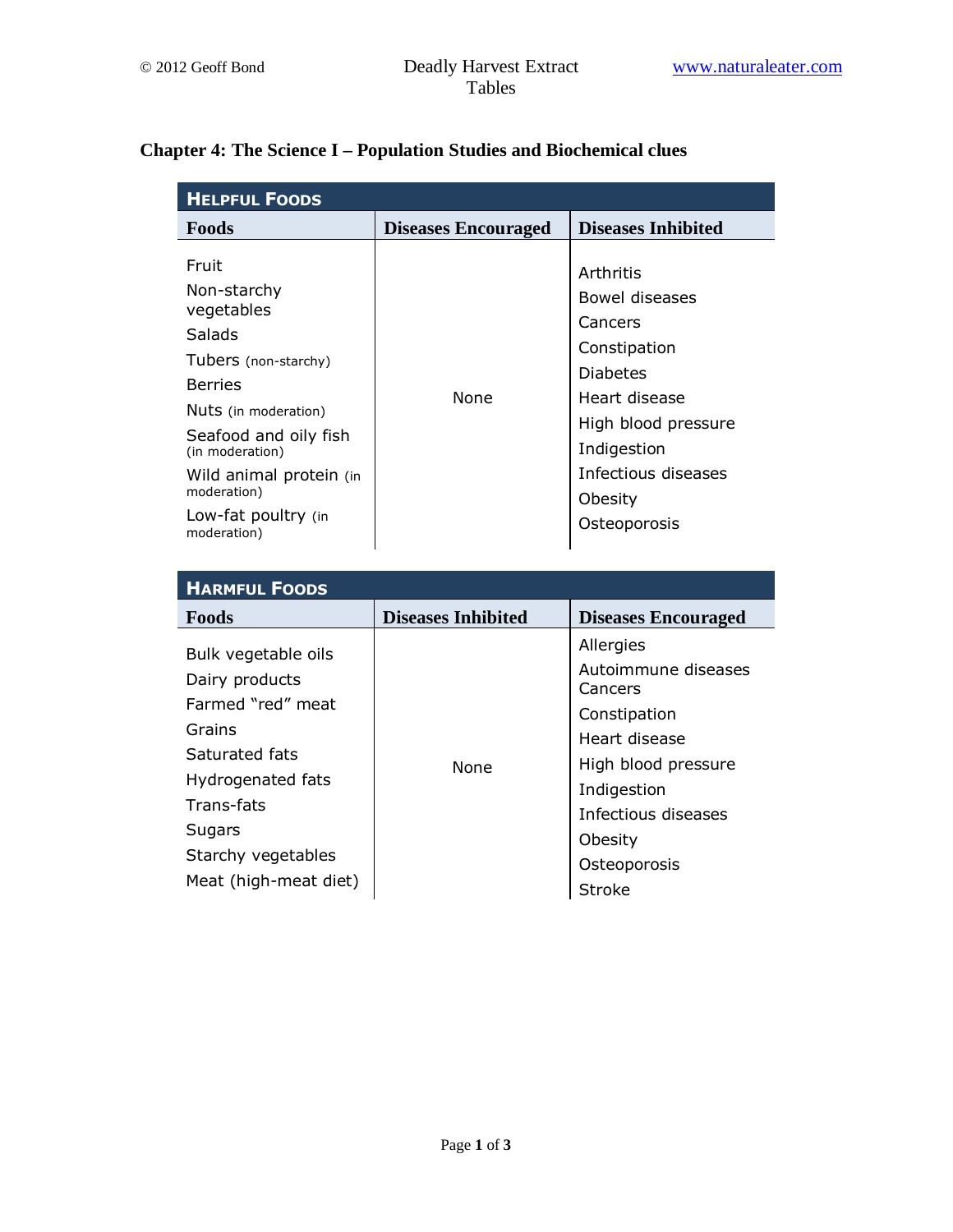| <b>Typical Glycemic Index</b> |                                   |                   |  |  |  |
|-------------------------------|-----------------------------------|-------------------|--|--|--|
| Food                          | Glycemic Index (glucose $= 100$ ) | Category          |  |  |  |
| Maltose                       | 110                               | Bad               |  |  |  |
| Cornflakes                    | 85                                | Bad               |  |  |  |
| Potato, baked                 | 85                                | Bad               |  |  |  |
| Bread, whole-wheat            | 70                                | Bad               |  |  |  |
| Sugar                         | 65                                | Bad               |  |  |  |
| Pineapple                     | 65                                | Bad               |  |  |  |
| Rice, brown                   | 55                                | <b>Borderline</b> |  |  |  |
| Spaghetti                     | 45                                | <b>Borderline</b> |  |  |  |
| Banana (unripe)               | 40                                | <b>Borderline</b> |  |  |  |
| Raspberries                   | 25                                | Favorable         |  |  |  |
| Fructose                      | 20                                | Favorable         |  |  |  |
| Walnuts                       | 15                                | Favorable         |  |  |  |
| Tomato                        | 15                                | Favorable         |  |  |  |
| Lettuce                       | 15                                | Favorable         |  |  |  |

## **Chapter 4: The Science I – Population Studies and Biochemical clues**

| <b>Insulin Index</b> |              |          |  |  |
|----------------------|--------------|----------|--|--|
| Food                 | <b>Index</b> | Category |  |  |
| Potatoes             | 124          | Abnormal |  |  |
| Yogurt               | 115          | Abnormal |  |  |
| <b>Bread</b>         | 100          | Abnormal |  |  |
| Rice                 | 79           | Abnormal |  |  |
| Fish                 | 59           | Normal   |  |  |
| Beef                 | 51           | Normal   |  |  |
| Eggs                 | 31           | Normal   |  |  |